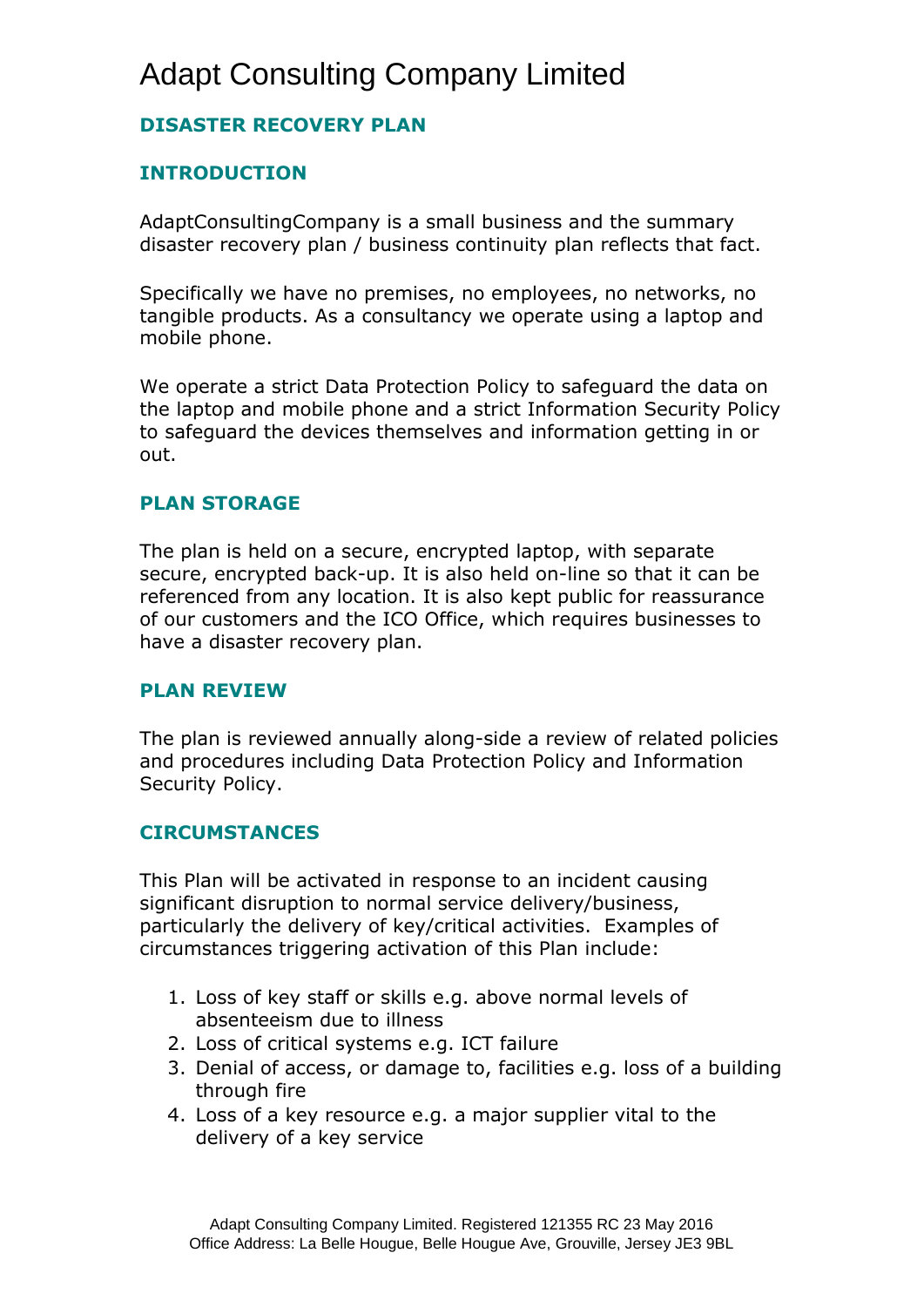## **RESPONSIBILITY FOR ACTIVATION**

The disaster recovery plan / business continuity plan owner is Tim Rogers.

### **INCIDENT MANAGEMENT**

- 1. Purpose of the incident management phase
- 2. Protect the safety of staff, visitors and the wider community
- 3. Protect vital assets e.g. equipment, data, reputation etc
- 4. Ensure necessary communication takes place
- 5. Support the Business Continuity phase
- 6. Support the Recovery and Resumption phase

Key actions

- 1. Evacuate the building if necessary
- 2. Ensure all staff report to the Assembly Point.
- 3. Call emergency services (as appropriate)
- 4. Check that all staff, contractors and any visitors have been evacuated from the building and are present. Consider safety of all staff, contactors and visitors as a priority
- 5. Ensure log of incident is started and maintained throughout the incident phase
- 6. Record names and details of any staff, contractors or visitors who may have been injured or distressed in the incident.
- 7. Forward details of any fatalities or injuries in the incident to HR (depending on scale of incident) and agree action that will be taken.
- 8. Assess impact of the incident to agree response / next steps

Generally we are located at home or on a client site. When operating on a client site we will generally follow their H&S and disaster recovery procedures (which is usually a contractual requirement)

### **COMMUNICATION ACTIONS**

In the event of an incident and this plan being activated, the following people should be contacted. Nature of contact will depend on the incident type and time it has occurred.

- 1. ICO and "Data-Subjects" if a disaster recovery / business continuity issue constitutes a data breach.
- 2. Customers if a disaster recovery / business continuity issue affects them.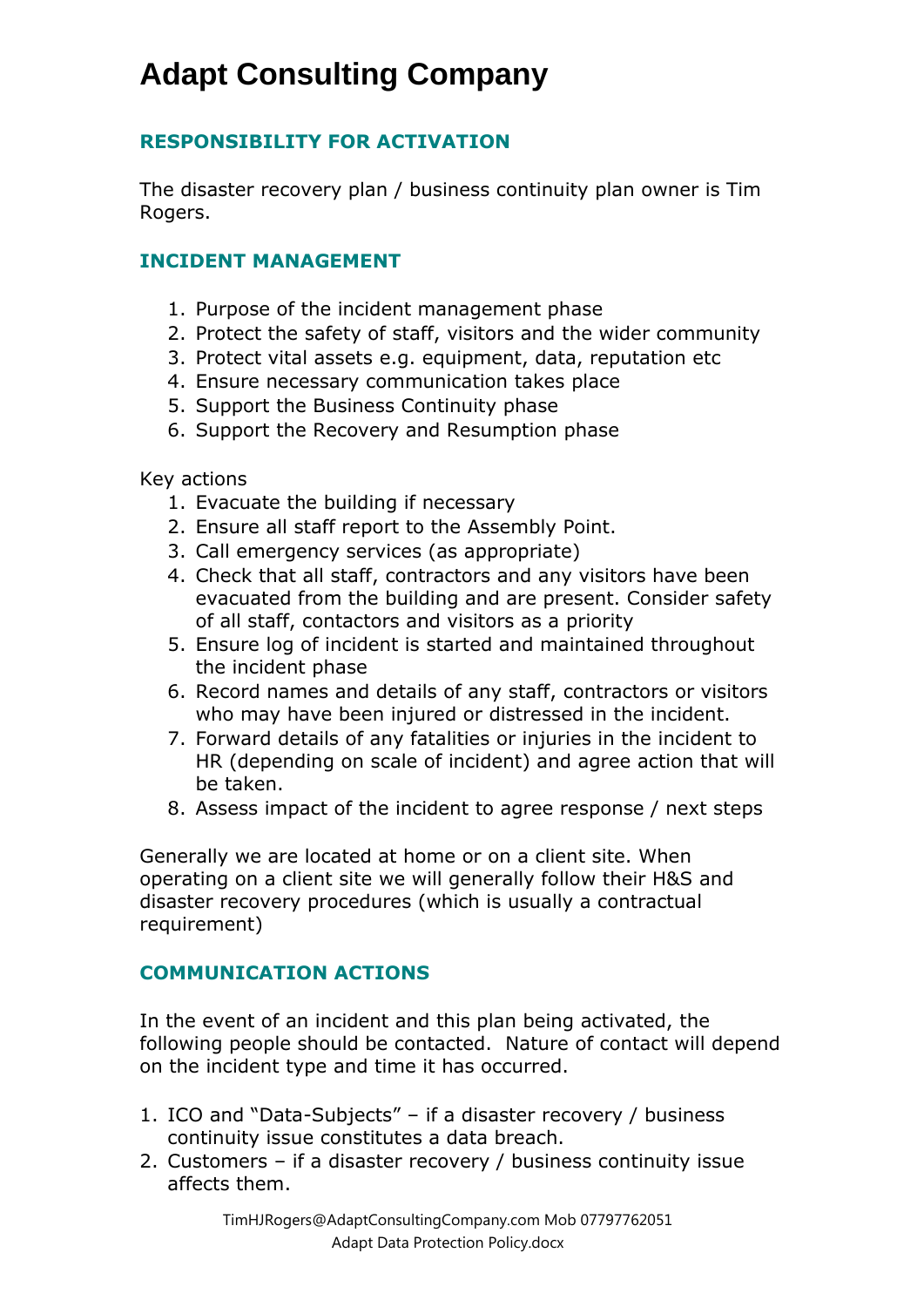3. Insurance Company – AdaptConsultingCompany has insurance for such events

Generally the communication will cover

- 1. Incident is taking place
- 2. Action being taken
- 3. Impact on the service
- 4. Indication of any press interest
- 5. Areas they can support service

## **DATA BREACH**

Where there is a data breach communication will cover the actions required by GDPR, as outlined below.

<https://gdpr-info.eu/art-33-gdpr/>

In the case of a personal data breach, AdaptConsultingCompany (the controller) shall without undue delay and, where feasible, not later than 72 hours after having become aware of it, notify the personal data breach to the supervisory authority competent in accordance with [Article 55,](https://gdpr-info.eu/art-55-gdpr/) unless the personal data breach is unlikely to result in a risk to the rights and freedoms of natural persons. Where the notification to the supervisory authority is not made within 72 hours, it shall be accompanied by reasons for the delay.

#### AdaptConsultingCompany shall

- 1. describe the nature of the personal data breach including where possible, the categories and approximate number of data subjects concerned and the categories and approximate number of personal data records concerned;
- 2. communicate the name and contact details of the data protection officer or other contact point where more information can be obtained;
- 3. describe the likely consequences of the personal data breach;
- 4. describe the measures taken or proposed to be taken by the controller to address the personal data breach, including, where appropriate, measures to mitigate its possible adverse effects.

Where, and in so far as, it is not possible to provide the information at the same time, the information may be provided in phases without undue further delay.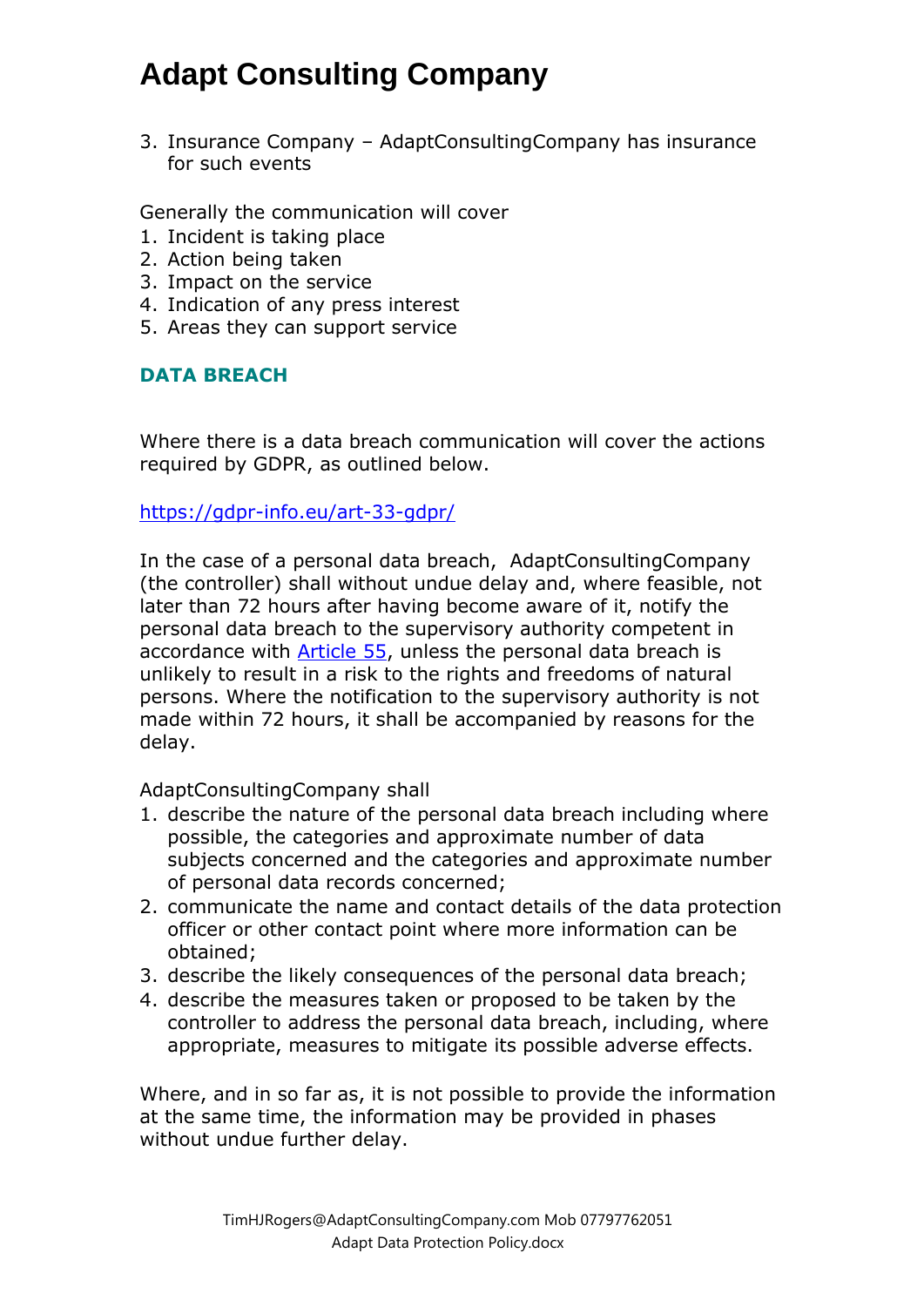## **ACTIONS TO SUPPORT BUSINESS CONTINUITY**

Key actions

- 1. Recover vital assets/equipment to enable delivery of critical activities
- 2. Assess the key priorities for the remainder of the working day and take relevant action
- 3. Inform staff what is required of them
- 4. Publicise the interim arrangements for delivery of critical activities

## **ACTIONS TO SUPPORT RECOVERY AND RESUMPTION**

Key actions

- 1. Take any salvage/asset recovery actions that are appropriate
- 2. Continue to log all expenditure incurred as a result of the incident
- 3. Seek specific advice/ inform your Insurance Company

## **PURPOSE OF THE BUSINESS CONTINUITY PHASE**

The purpose of the business continuity phase of response is to ensure that critical activities are resumed as quickly as possible and/or continue to be delivered during the disruption.

The Business Impact Analysis (BIA) for AdaptConsultingCompany sets out details of critical activities and the resources required to deliver them both in 'business as usual' and in crisis situations. The Business Continuity Team will refer to the BIA to help inform the business continuity response that is required.

#### **EVALUATE INCIDENT**

Key actions

- 1. Identify any other staff required to be involved in the BC response
- 2. Evaluate the impact of the incident
- 3. Plan how critical activities will be maintained.
- 4. Log all decisions and actions, including what you decide not to do and include rationale
- 5. Log all financial expenditure incurred
- 6. Allocate specific roles as necessary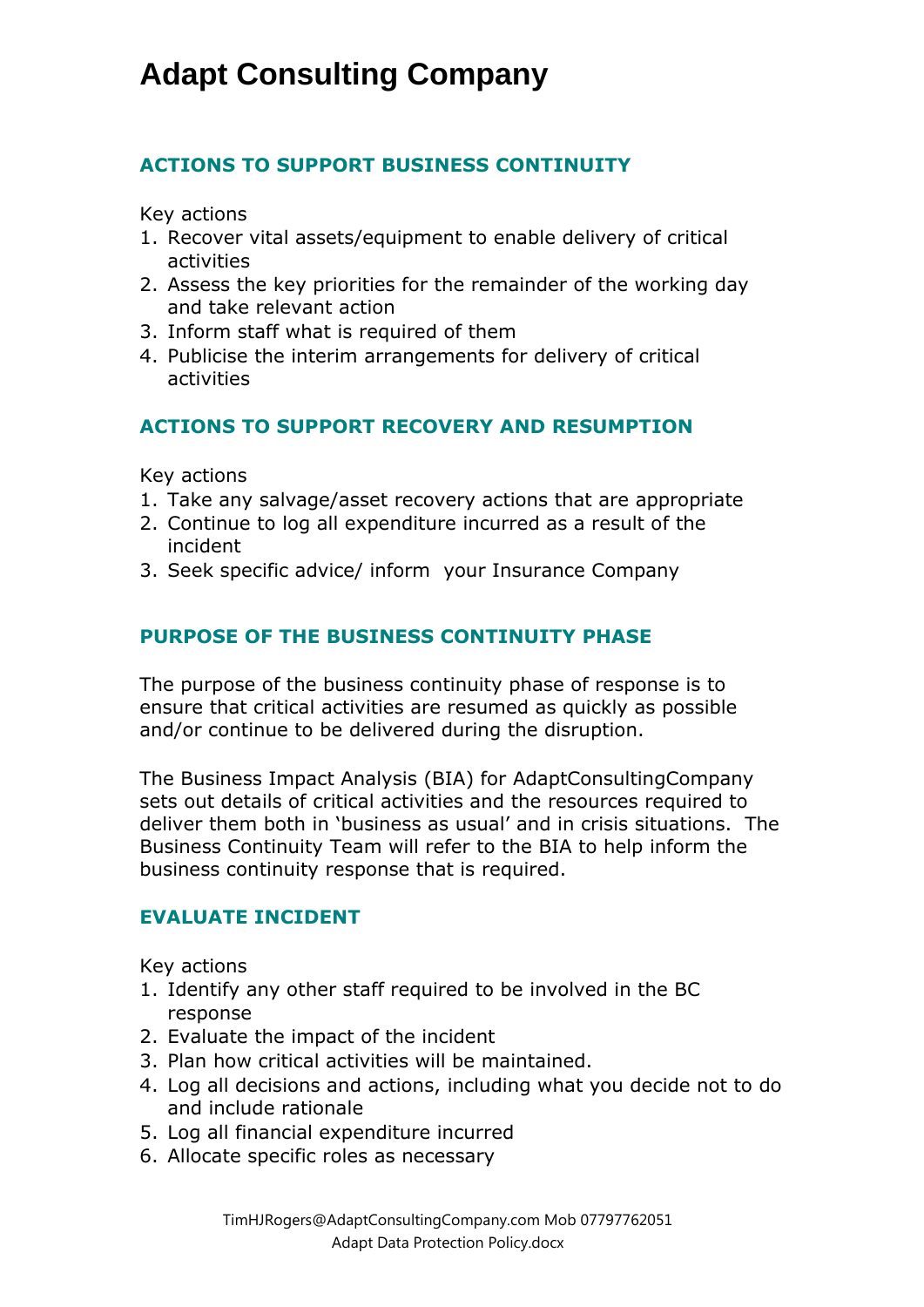- 7. Secure resources to enable critical activities to continue/be recovered
- 8. Deliver appropriate communication actions as required

### **CRITICAL ACTIVITIES**

Key actions (depends on output from incident evaluation)

- 1. Replace hardware and software
- 2. Restore data from encrypted backups

### **NON-CRITICAL ACTIVITIES**

Key actions (depends on output from incident evaluation)

• Restore library of books, texts etc.